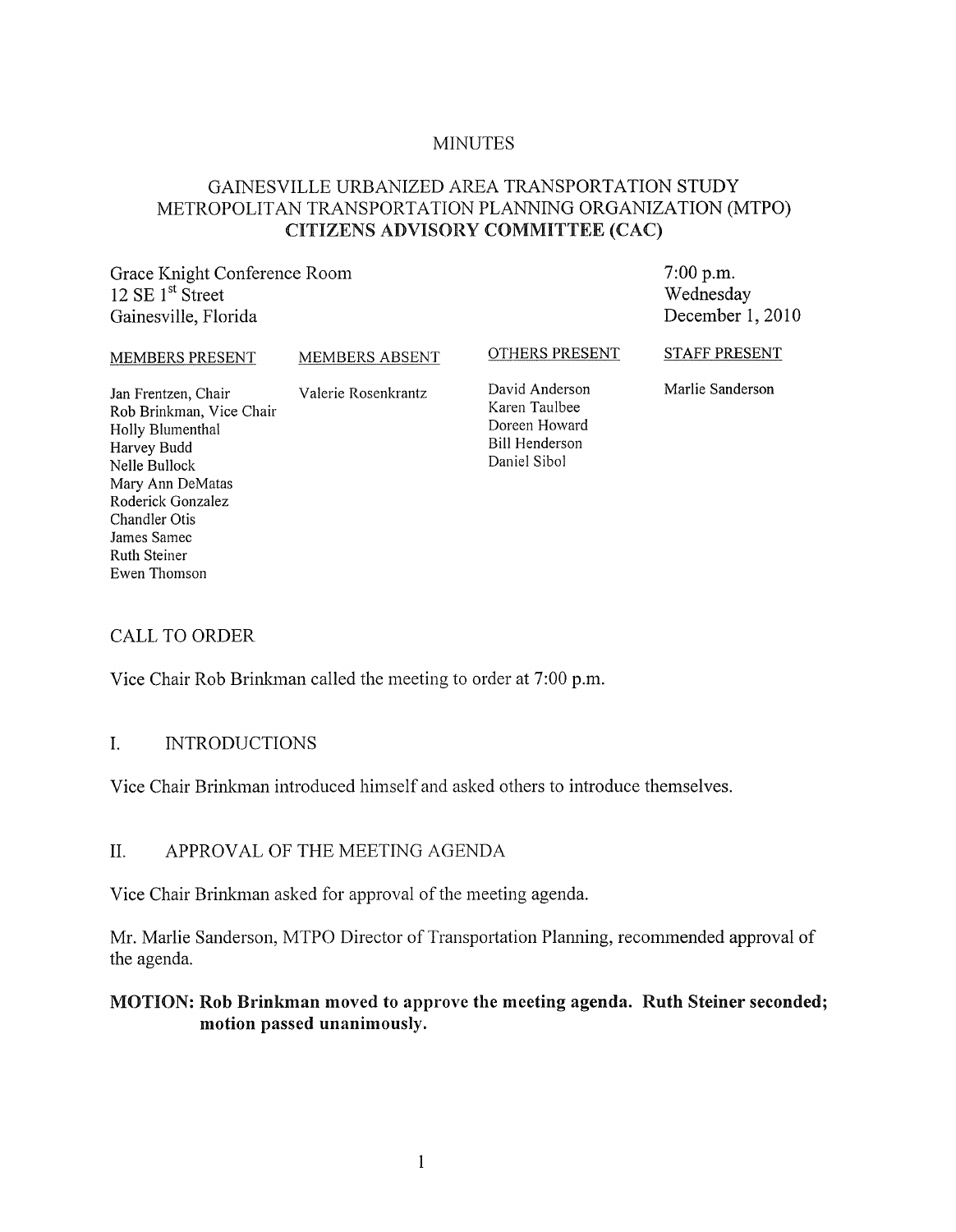# III. APPROV AL OF COMMITTEE MINUTES

Vice Chair Brinkman asked for approval of the CAC meeting minutes.

### MOTION: Ruth Steiner moved to approve the September 22,2010 CAC minutes. James Samec seconded; motion passed unanimously.

#### IV. UPCOMING MEETINGS

Mr. Sanderson announced that the next MTPO meeting is scheduled for December 13th at 4:00 p.m. in the Jack Durrance Auditorium. He said that the CAC's next meeting, if needed, is scheduled for January 26th.

V. TRANSPORTATION IMPROVEMENT PLAN (TIP) AMENDMENTS

### A. DEPOT AVENUE RIGHT-OF-WAY (ROW)

Mr. Sanderson stated that in order to fund a new Depot Avenue Right-Of-Way Acquisition Phase Project, the City of Gainesville will receive a \$1,709,402 Florida Department of Transportation (FDOT) allocation of additional Safe, Accountable, Flexible, Efficient Transportation Equity Act: A Legacy for Users (SAFETEA-LU) HPP funding and will provide a local match of \$2,091,022. He said that this TIP amendment will add \$1,550,402 in Fiscal Year (FY) 2010/2011 and \$2,260,022 in FY 2011/2012 to fund this Depot Avenue ROW Project [4263201] in the FY 2010/2011 - 2014/2015 TIP.

### MOTION:Ruth Steiner moved to recommend that the MTPO amend the TIP to add the Depot Avenue ROW Project [4263201]. James Samec seconded, motion passed unanimously.

# B. REGIONAL TRANSIT SYSTEM (RTS) MAINTENANCE FACILITY

Mr. Sanderson stated that in order to fund Phase 1 of the Maintenance Facility expansion and replace 42 fareboxes, RTS has been awarded a Federal Transit Administration (FTA) Section 5307 Grant for \$10,666,846 and will provide a local match of \$2,666,712. He said that this TIP amendment will add \$13,333,558 in Fiscal Year (FY) 2010/2011 to fund this RTS Phase 1 of 4 Maintenance Facility and 42 Farebox Replacements Project [4299271] in the FY 2010/2011 -2014/2015 TIP.

# MOTION: Rob Brinkman moved to recommend that the MTPO amend the TIP to add the RTS Phase 1 of 4 Maintenance Facility and 42 Farebox Replacements Project [4299271]. Nelle Bullock seconded, motion passed unanimously.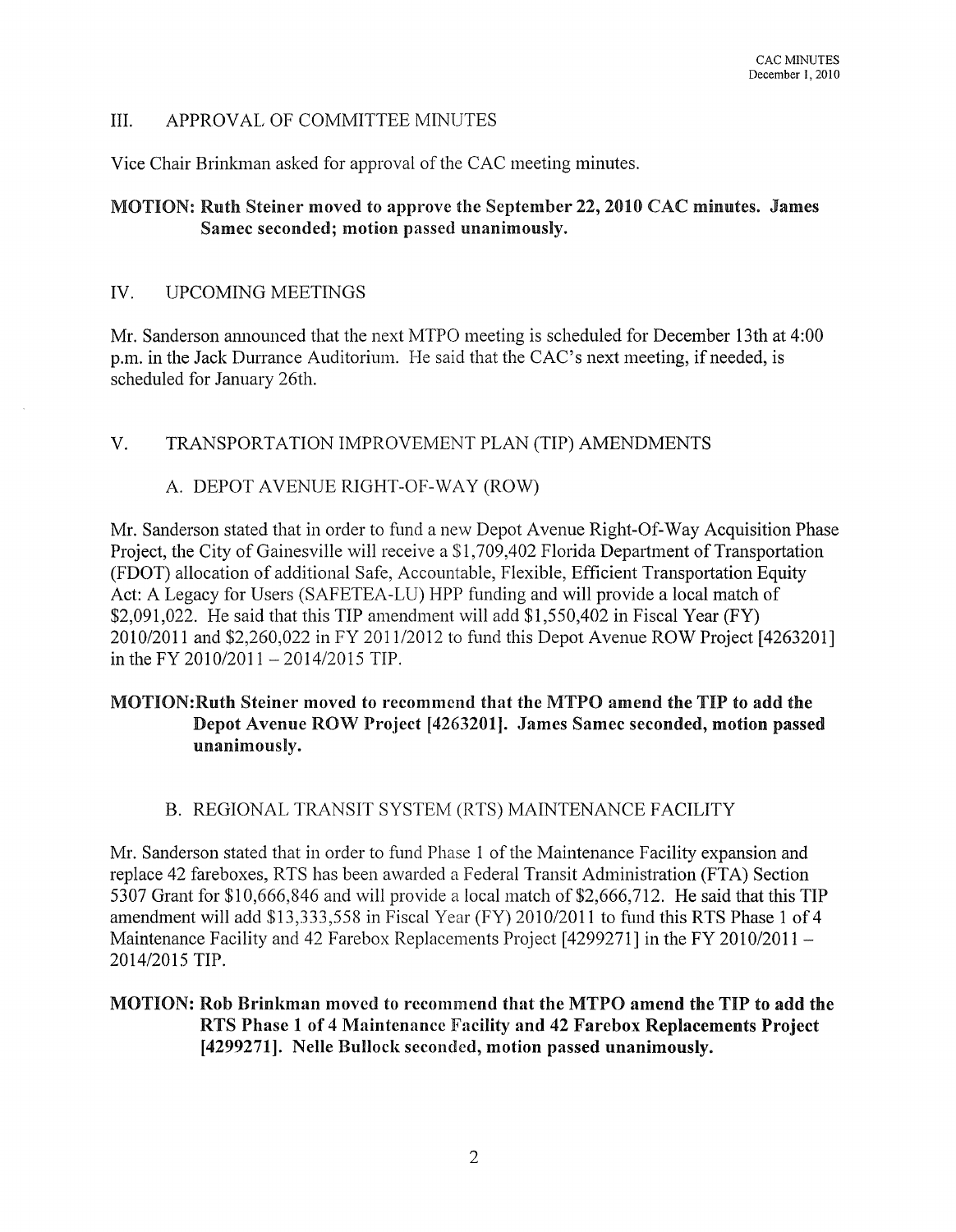# VI. FLORIDA DEPARTMENT OF TRANSPORTATION (FDOT) TENTATIVE FIVE YEAR WORK PROGRAM

Mr. Sanderson stated that FDOT has submitted the Tentative Work Program to the MTPO for review and comment. He and Ms. Karen Taulbee, FDOT Transportation Specialist discussed the Tentative Work Program and answered questions.

# MOTION: James Samec moved to recommend that the MTPO send a letter to FDOT thanking it for the opportunity to review the tentative Work Program. Ruth Steiner seconded, motion passed unanimously.

# VII. STATE ROAD 226 (SE 16TH AVENUE) AL TERNA TIVES- SCOPING REVIEW

Mr. Sanderson stated that FDOT has requested an opportunity to present the State Road 226 4 laning Project scoping alternatives.

Mr. David Anderson, FDOT Project Manager, discussed the State Road 226 4-laning Project scoping alternatives and answered questions.

# MOTION: Ruth Steiner moved to recommend that the MTPO approve the Transportation System Management Alternative and petition the Florida Department of Transportation to relocate State Road 24 anyway." Harvey Budd seconded, motion passed unanimously.

# IX. PUBLIC INVOLVEMENT PLAN UPDATE

Mr. Sanderson stated that, each year, the MTPO's Public Involvement Plan is reviewed, and revised if necessary, in order to ensure that the MTPO's planning program provides for a proactive public involvement process. He discussed proposed revisions in the draft Plan and answered questions.

# MOTION: Harvey Budd moved to recommend that the MTPO revise the Public Involvement Plan to:

- 1. delete references to the Gainesville Voice publication;
- 2. approve the proposed revisions in the attached Exhibit 1; and
- 3. check into televising Coordinating Board, CAC and BPAB meetings that are held in the Grace Knight Conference Room on Channel 12.

Nelle Bullock seconded; motion passed unanimously.